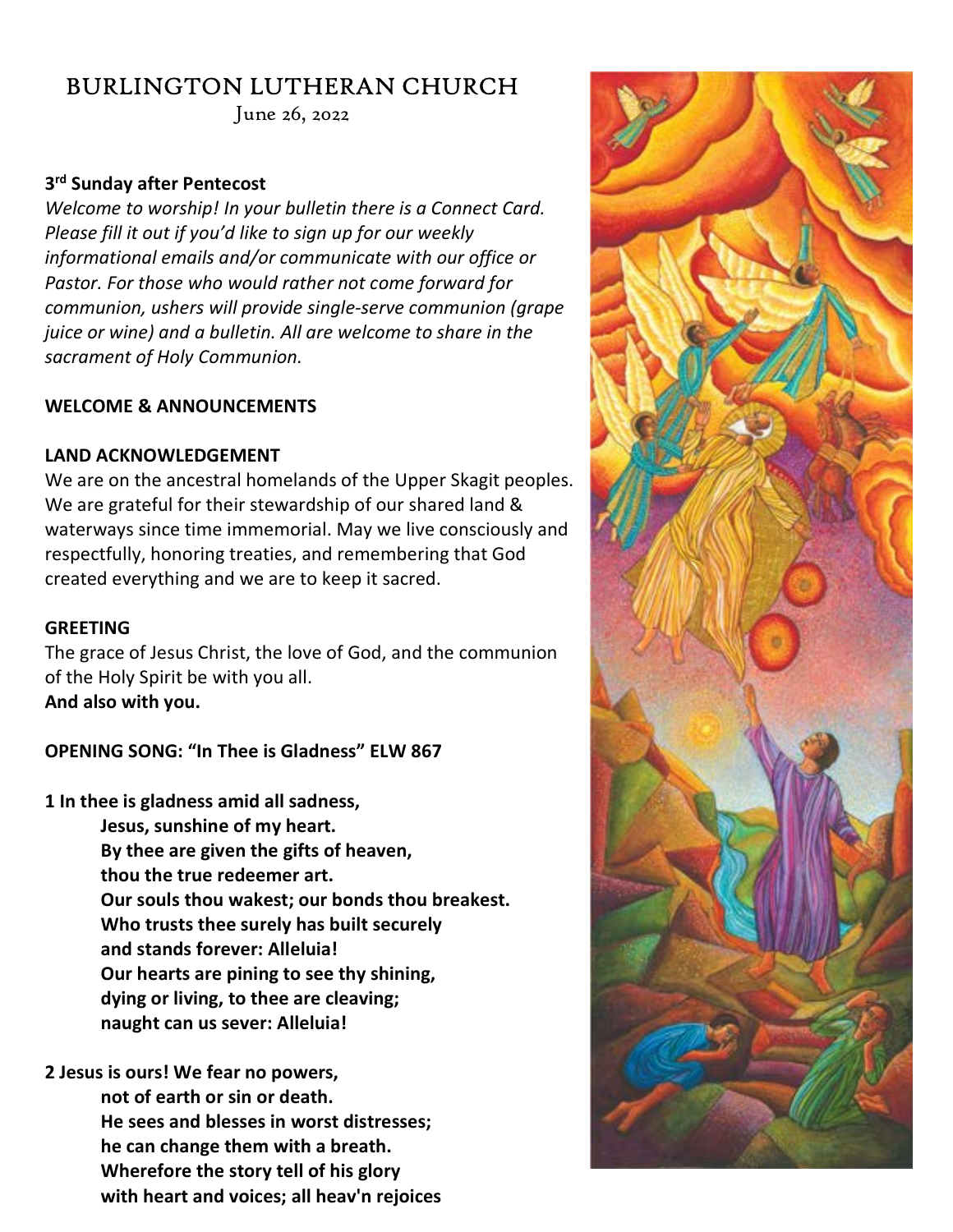in him forever: Alleluia! We shout for gladness, triumph o'er sadness, love him and praise him and still shall raise him glad hymns forever: Alleluia!

#### CHILDREN'S MESSAGE

## CONFESSION AND FORGIVENESS

Blessed be the holy Trinity, ☩ one God, whose steadfast love endures forever. Amen.

Let us confess our sin in the presence of God and of one another.

Silence is kept for reflection.

Merciful God, we confess that we have not followed your path but have chosen our own way. Instead of putting others before ourselves, we long to take the best seats at the table. When met by those in need, we have too often passed by on the other side. Set us again on the path of life. Save us from ourselves, and free us to love our neighbors. Amen.

Hear the good news! God does not deal with us according to our wrongdoings but delights in moving us forward in faith. In the name of  $\pm$  Jesus Christ, your sins are forgiven. You are free to love as God loves. Amen.

## PRAYER OF THE DAY

Sovereign God, keep us faithful to the ways of your Son. Leaving behind that which hinders us, may we steadfastly follow your paths, being witness to all that needs to be seen, changed, and proclaimed, through Jesus Christ, our Savior and Lord. Amen.

## THE READINGS

## First Reading: 2 Kings 2:1-14

2Now when the LORD was about to take Elijah up to heaven by a whirlwind, Elijah and Elisha were on their way from Gilgal. <sup>2</sup>Elijah said to Elisha, 'Stay here; for the LORD has sent me as far as Bethel.' But Elisha said, 'As the LORD lives, and as you yourself live, I will not leave you.' So they went down to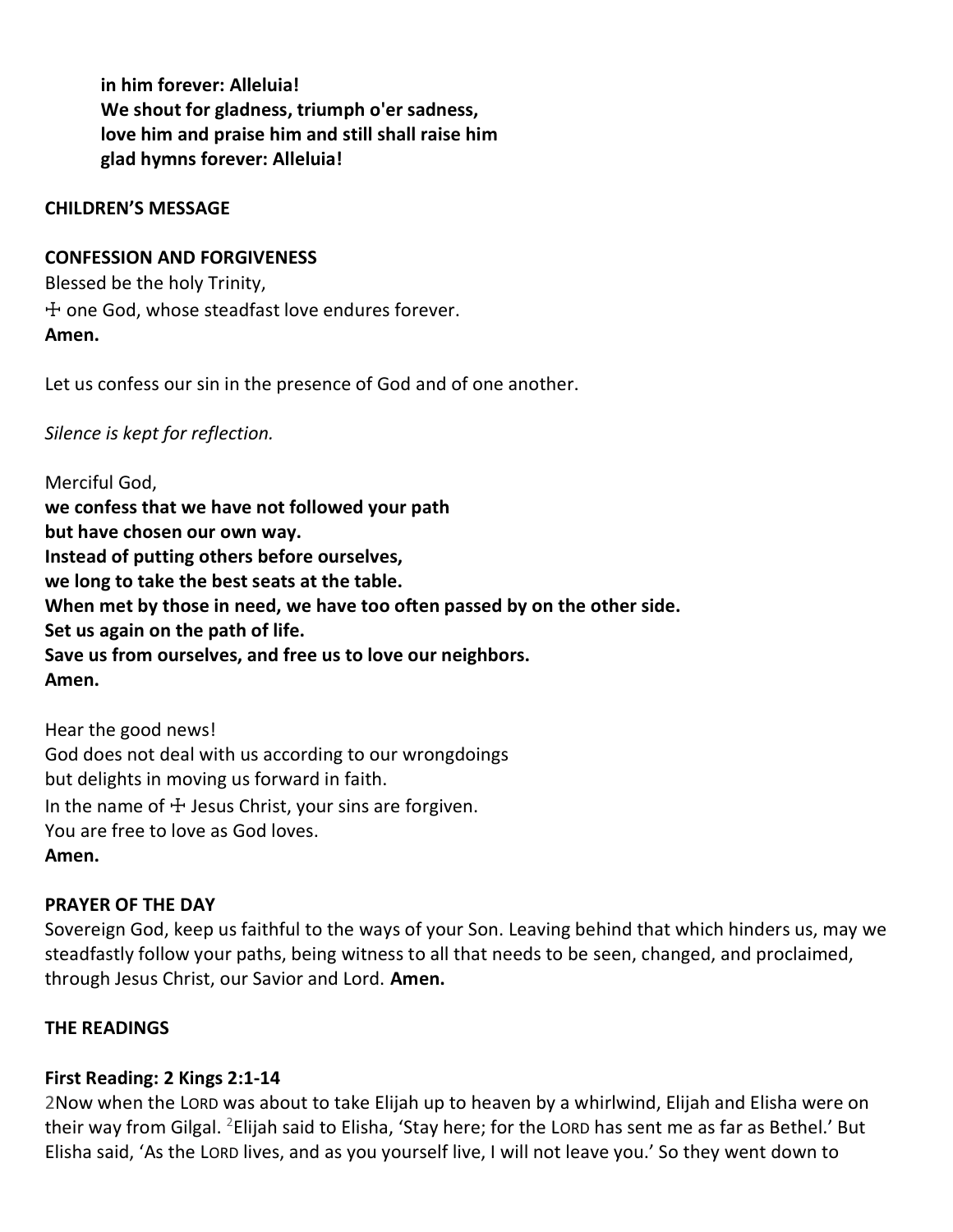Bethel.  $3$ The company of prophets who were in Bethel came out to Elisha, and said to him, 'Do you know that today the LORD will take your master away from you?' And he said, 'Yes, I know; keep silent.' 4 Elijah said to him, 'Elisha, stay here; for the LORD has sent me to Jericho.' But he said, 'As the LORD lives, and as you yourself live, I will not leave you.' So they came to Jericho. <sup>5</sup>The company of prophets who were at Jericho drew near to Elisha, and said to him, 'Do you know that today the LORD will take your master away from you?' And he answered, 'Yes, I know; be silent.'

6 Then Elijah said to him, 'Stay here; for the LORD has sent me to the Jordan.' But he said, 'As the LORD lives, and as you yourself live, I will not leave you.' So the two of them went on. <sup>7</sup>Fifty men of the company of prophets also went, and stood at some distance from them, as they both were standing by the Jordan. <sup>8</sup>Then Elijah took his mantle and rolled it up, and struck the water; the water was parted to the one side and to the other, until the two of them crossed on dry ground.

9 When they had crossed, Elijah said to Elisha, 'Tell me what I may do for you, before I am taken from you.' Elisha said, 'Please let me inherit a double share of your spirit.' <sup>10</sup>He responded, 'You have asked a hard thing; yet, if you see me as I am being taken from you, it will be granted you; if not, it will not.' <sup>11</sup>As they continued walking and talking, a chariot of fire and horses of fire separated the two of them, and Elijah ascended in a whirlwind into heaven.  $^{12}$ Elisha kept watching and crying out, 'Father, father! The chariots of Israel and its horsemen!' But when he could no longer see him, he grasped his own clothes and tore them in two pieces.

13 He picked up the mantle of Elijah that had fallen from him, and went back and stood on the bank of the Jordan.  $14$ He took the mantle of Elijah that had fallen from him, and struck the water, saying, 'Where is the LORD, the God of Elijah?' When he had struck the water, the water was parted to the one side and to the other, and Elisha went over.

L: The Word of the Lord

C: thanks be to God.

Gospel Acclamation: "Halleljujah" ELW 171 Hallelujah, hallelujah; halle, hallelujah. Hallelujah, hallelujah; halle, hallelujah. (2x)

# Gospel: Luke 9:51-62

 $51$ When the days drew near for [Jesus] to be taken up, he set his face to go to Jerusalem.  $52$ And he sent messengers ahead of him. On their way they entered a village of the Samaritans to make ready for him; <sup>53</sup>but they did not receive him, because his face was set toward Jerusalem. <sup>54</sup>When his disciples James and John saw it, they said, "Lord, do you want us to command fire to come down from heaven and consume them?"  $55$ But he turned and rebuked them.  $56$ Then they went on to another village.

<sup>57</sup>As they were going along the road, someone said to him, "I will follow you wherever you go." <sup>58</sup>And Jesus said to him, "Foxes have holes, and birds of the air have nests; but the Son of Man has nowhere to lay his head." <sup>59</sup>To another he said, "Follow me." But he said, "Lord, first let me go and bury my father." <sup>60</sup>But Jesus said to him, "Let the dead bury their own dead; but as for you, go and proclaim the kingdom of God." <sup>61</sup>Another said, "I will follow you, Lord; but let me first say farewell to those at my home." <sup>62</sup> Jesus said to him, "No one who puts a hand to the plow and looks back is fit for the kingdom of God."

P: The Gospel of the Lord. C: Praise to you, O Christ.

#### SERMON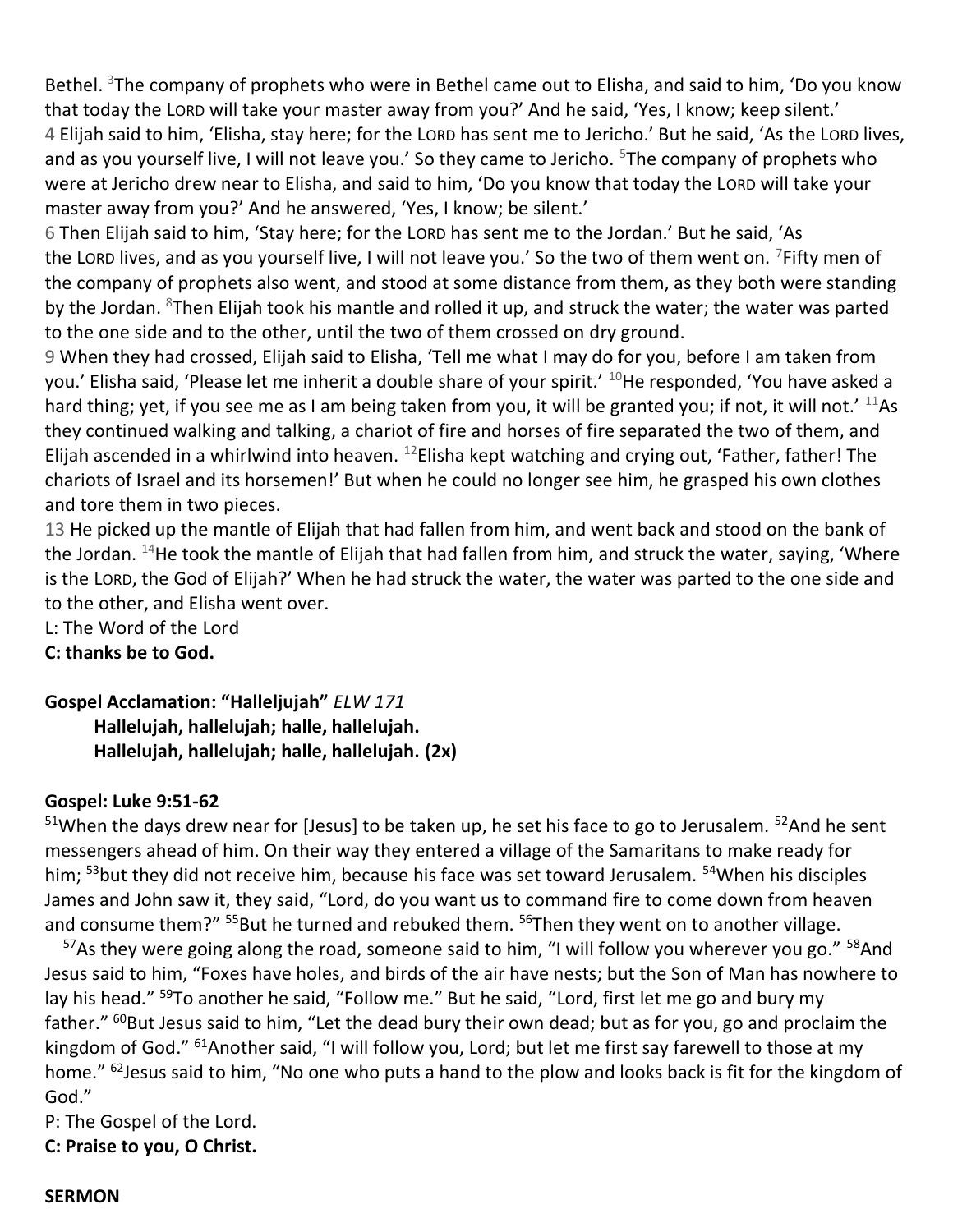SONG OF THE DAY: "Will You Come and Follow Me" ELW 798

- 1 "Will you come and follow me if I but call your name? Will you go where you don't know and never be the same? Will you let my love be shown, will you let my name be known, will you let my life be grown in you and you in me?
- 2 "Will you leave yourself behind if I but call your name? Will you care for cruel and kind and never be the same? Will you risk the hostile stare, should your life attract or scare? Will you let me answer pray'r in you and you in me?
- 3 "Will you let the blinded see if I but call your name? Will you set the pris'ners free and never be the same? Will you kiss the leper clean, and do such as this unseen, and admit to what I mean in you and you in me?
- 4 "Will you love the you you hide if I but call your name? Will you quell the fear inside and never be the same? Will you use the faith you've found to reshape the world around, through my sight and touch and sound in you and you in me?"
- 5 Lord, your summons echoes true when you but call my name. Let me turn and follow you and never be the same. In your company I'll go where your love and footsteps show. Thus I'll move and live and grow in you and you in me.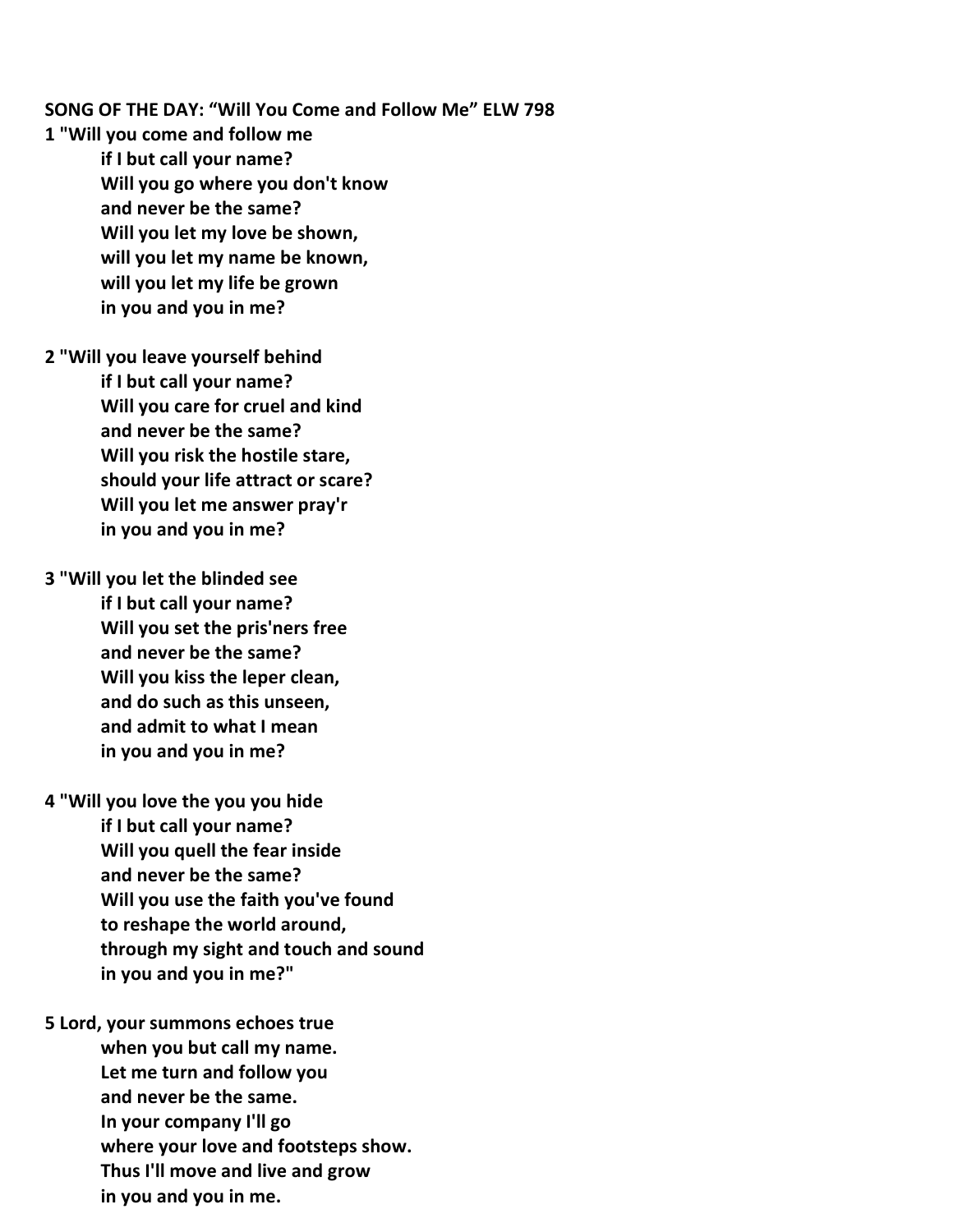## PRAYERS OF THE PEOPLE

All are welcome to light a candle during the prayers. When the reader says, "Receive this prayer, gracious God," the congregation sings:

God of mercy, God of love Hear our prayers as we lift them up. God of mercy, God of love Hear our prayers as we lift them up.

PASSING OF THE PEACE May the peace of God be with you always. And also with you. You are invited to share a sign of peace with your neighbor.

#### **OFFERING**

Online giving is also available at burlingtonlutheran.org, Venmo @Burlington-Lutheran, the Vanco Mobile app or by texting 360-727-0807.

#### MUSIC DURING OFFERING: "Just a Closer Walk with Thee" ELW 697

#### Offering Prayer

God of abundance: you have set before us a plentiful harvest. As we feast on your goodness, strengthen us to labor in your field, and equip us to bear fruit for the good of all, in the name of Jesus. Amen.

#### **COMMUNION**

At Burlington Lutheran Church we celebrate open table communion which means the table is open to ALL, no exceptions. For those who would rather not come forward for communion, ushers will provide single-serve communion (grape juice or wine). If you are at home please gather your communion elements at this time. Come, taste and see that God is good!

## Great Thanksgiving

P: The Lord be with you. C: And also with you. P: Lift up your hearts. C: We lift them to the Lord. P: Let us give thanks to the Lord our God. C: It is right to give our thanks and praise.

## Holy Communion

## The Prayer of Jesus

Our loving God, who is in heaven, hallowed be your name. Your kindom come, your will be done, on earth as it is in heaven. Give us this day our daily bread, and forgive us our sin, as we forgive those who sin against us. And lead us not into temptation, but deliver us from evil. For yours is the kindom, and the power, and the glory, for ever and ever. Amen.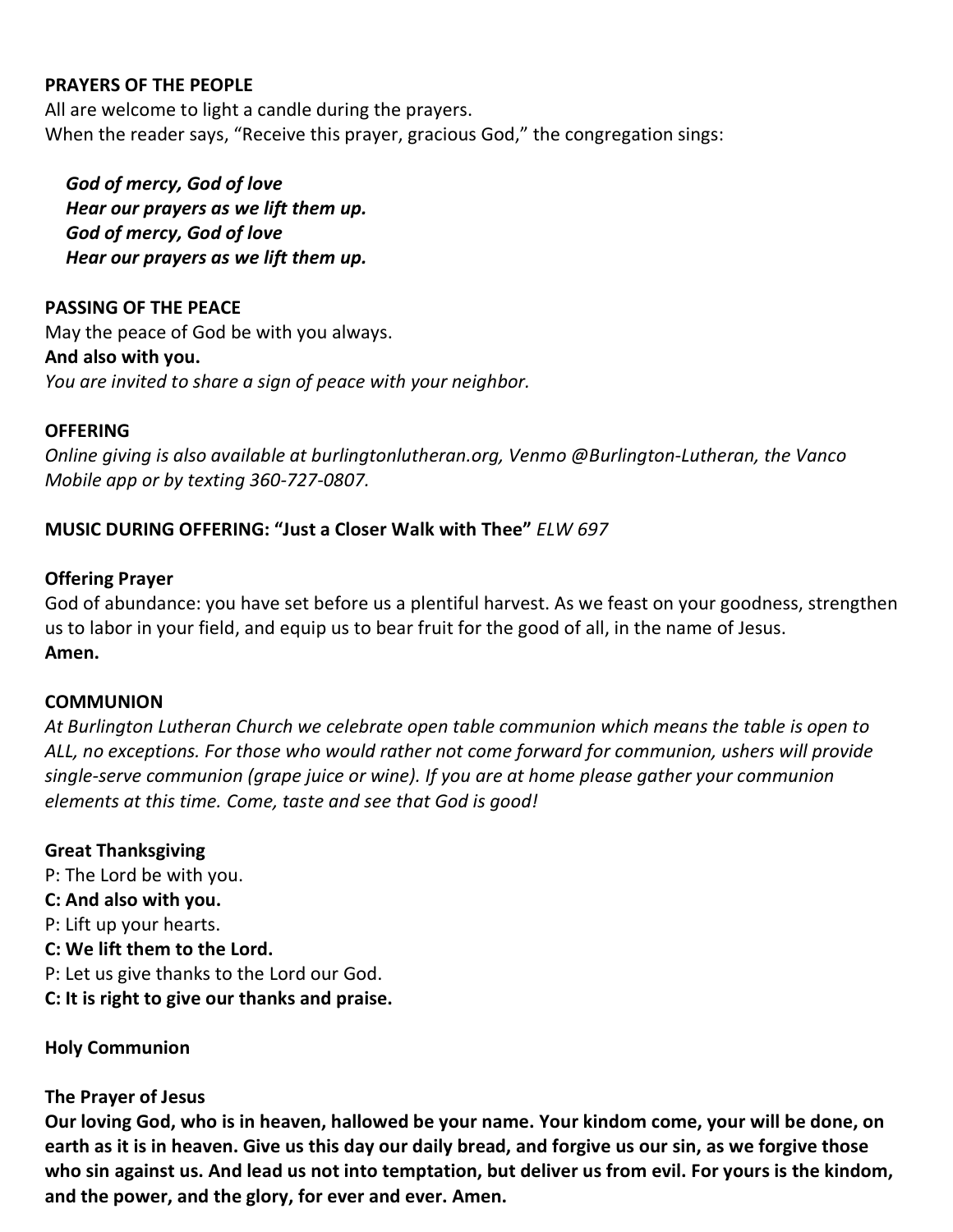#### Invitation to Communion

## Music During Communion: "God Loves Everyone" by Ron Sexsmith

#### Prayer after Communion

Life-giving God, through this meal you have bandaged our wounds and fed us with your mercy. Now send us forth to live for others, both friend and stranger, that all may come to experience your love. This we pray in the name of Jesus. Amen.

#### BLESSING

## SENDING SONG: "Freedom is Coming"

1 (Oh, freedom,) Freedom is coming. (oh, freedom,) Freedom is coming. (oh, freedom.) Freedom is coming. Oh, yes, I know. (2x)

> (Oh, yes, I know.) Oh, oh, yes, I know. (Oh, yes, I know.) Oh, oh, yes, I know. (Oh, yes, I know.) Oh, oh, yes, I know. Oh, yes, I know. (2x)

2 Oh Jesus, Jesus is coming.

(oh, Jesus,) Jesus is coming. (oh, Jesus.) Jesus is coming. Oh, yes, I know. (2x)

(Oh, yes, I know.) Oh, oh, yes, I know. (Oh, yes, I know.) Oh, oh, yes, I know. (Oh, yes, I know.) Oh, oh, yes, I know. Oh, yes, I know. (2x)

DISMISSAL Go in peace. Love your neighbor. Thanks be to God.

#### **POSTLUDE**